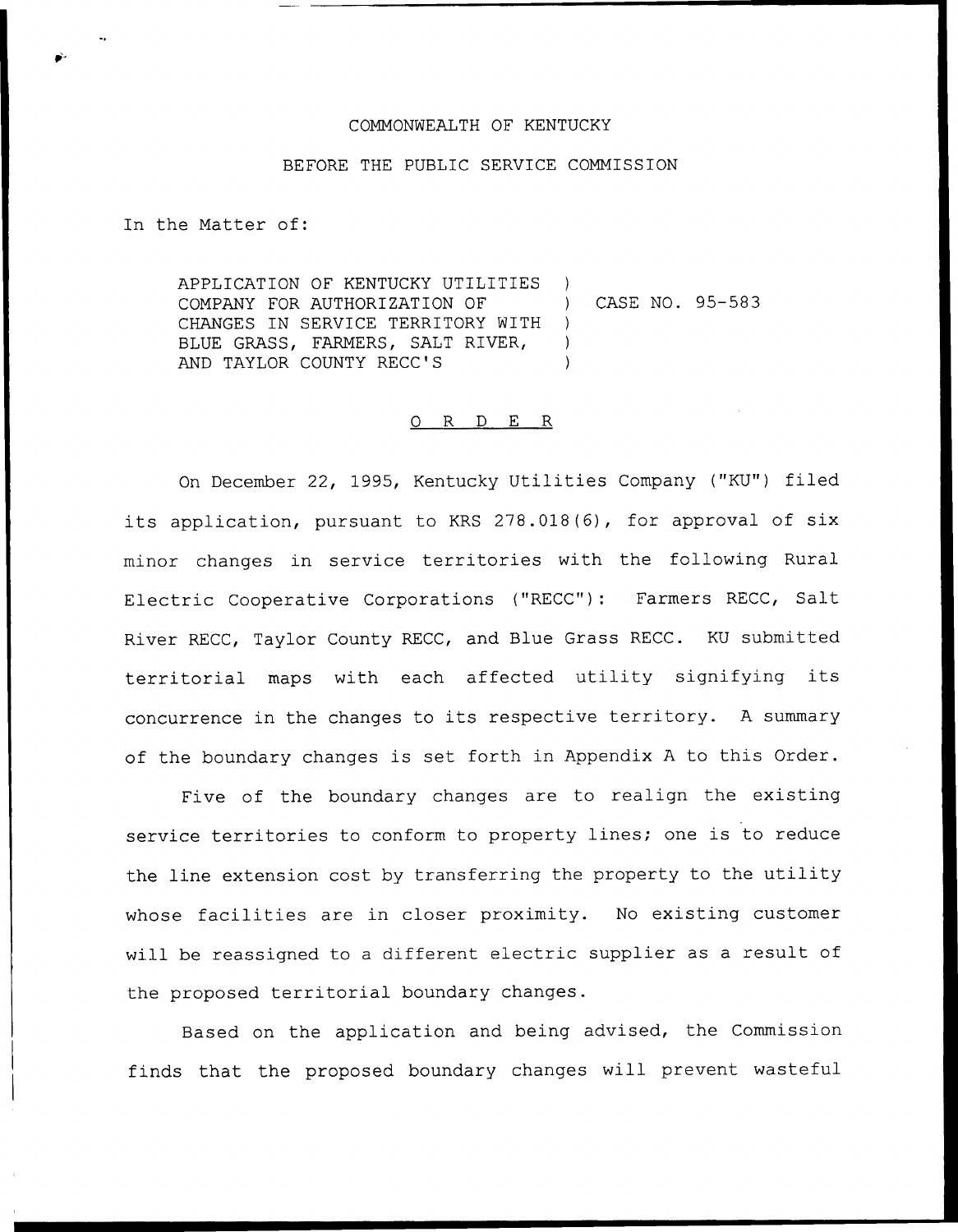duplication of facilities, avoid unnecessary encumbering of the landscape, minimize disputes between retail electric suppliers, and provide adequate and reasonable service to all affected areas.

IT IS THEREFORE ORDERED that the six boundary changes set forth in Appendix A, attached hereto and incorporated herein by reference, be and they hereby are approved.

Done at Frankfort, Kentucky, this 7th day of February, 1996.

PUBLIC SERVICE COMMISSION

Juida K Breathoff

Commissioner Commissione

ATTEST:

Executive Director